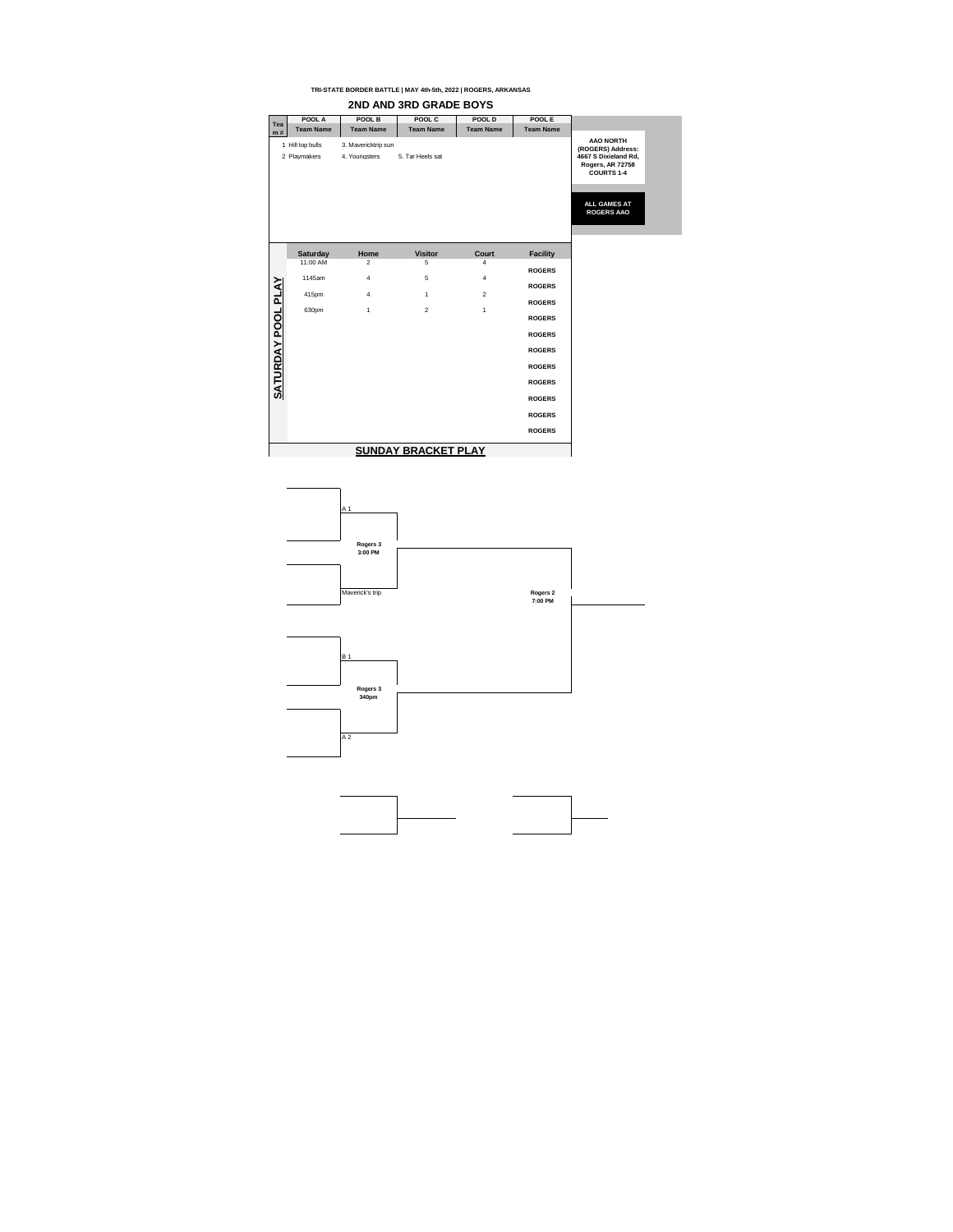|                    |                       | TRI-STATE BORDER BATTLE   MAY 4th-5th, 2022   ROGERS, ARKANSAS |                                  |                  |                  |                                                                                                                                                    |  |
|--------------------|-----------------------|----------------------------------------------------------------|----------------------------------|------------------|------------------|----------------------------------------------------------------------------------------------------------------------------------------------------|--|
|                    |                       |                                                                | <b>3RD &amp; 4TH GRADE GIRLS</b> |                  |                  |                                                                                                                                                    |  |
| Tea                | POOL A                | POOL B                                                         | POOL C                           | POOL D           | POOL E           |                                                                                                                                                    |  |
| m#                 | <b>Team Name</b>      | <b>Team Name</b>                                               | <b>Team Name</b>                 | <b>Team Name</b> | <b>Team Name</b> |                                                                                                                                                    |  |
|                    | 1 Mambas<br>2 J Squad | 3. Madison county<br>madness<br>4. Lady warriors               |                                  |                  |                  | <b>AAO NORTH</b><br>(ROGERS) Address:<br>4667 S Dixieland Rd,<br><b>Rogers, AR 72758</b><br><b>COURTS 1-4</b><br>ALL GAMES AT<br><b>ROGERS AAO</b> |  |
|                    | <b>Saturday</b>       | Home                                                           | <b>Visitor</b>                   | Court            | <b>Facility</b>  |                                                                                                                                                    |  |
|                    |                       |                                                                |                                  |                  | <b>ROGERS</b>    |                                                                                                                                                    |  |
| SATURDAY POOL PLAY | 2:00 PM               | 3                                                              | 4                                | $\overline{2}$   | <b>ROGERS</b>    |                                                                                                                                                    |  |
|                    | 330pm                 | 1                                                              | $\overline{4}$                   | $\mathbf{1}$     | <b>ROGERS</b>    |                                                                                                                                                    |  |
|                    | 5:00 PM               | 3                                                              | $\overline{2}$                   | $\overline{2}$   | <b>ROGERS</b>    |                                                                                                                                                    |  |
|                    | 630pm                 | 1                                                              | $\overline{2}$                   | $\overline{2}$   | <b>ROGERS</b>    |                                                                                                                                                    |  |
|                    |                       |                                                                |                                  |                  | <b>ROGERS</b>    |                                                                                                                                                    |  |
|                    |                       |                                                                |                                  |                  | <b>ROGERS</b>    |                                                                                                                                                    |  |
|                    |                       |                                                                |                                  |                  | <b>ROGERS</b>    |                                                                                                                                                    |  |
|                    |                       |                                                                |                                  |                  | <b>ROGERS</b>    |                                                                                                                                                    |  |
|                    |                       |                                                                |                                  |                  | <b>ROGERS</b>    |                                                                                                                                                    |  |
|                    |                       |                                                                |                                  |                  | <b>ROGERS</b>    |                                                                                                                                                    |  |
|                    |                       |                                                                | <b>SUNDAY BRACKET PLAY</b>       |                  |                  |                                                                                                                                                    |  |

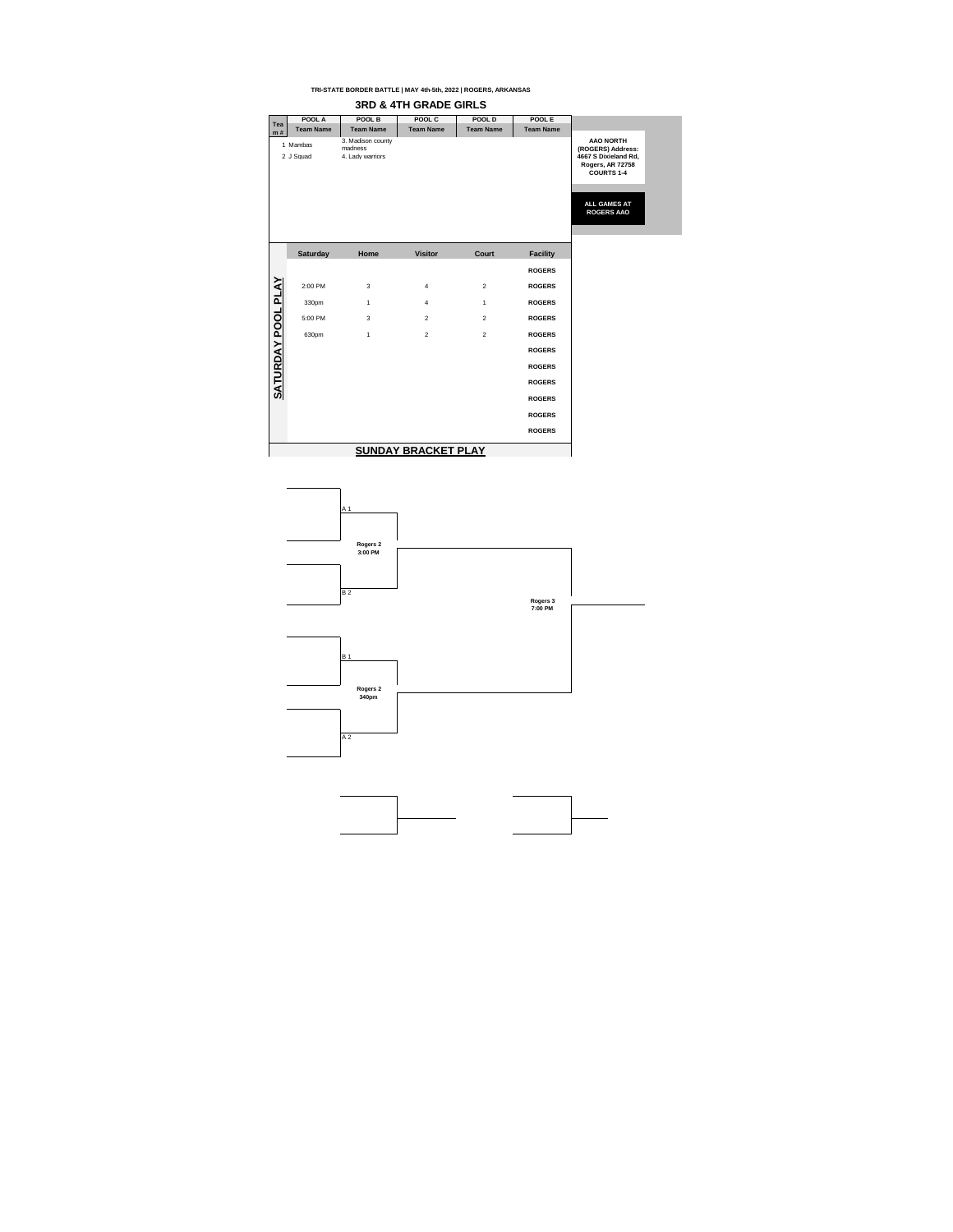**TRI-STATE BORDER BATTLE | MAY 4th-5th, 2022 | ROGERS, ARKANSAS 4TH GRADE BOYS**

|                           | POOL A                          | POOL B                        | POOL C                     | POOL D           | POOL E           |                                                                                                                                                    |
|---------------------------|---------------------------------|-------------------------------|----------------------------|------------------|------------------|----------------------------------------------------------------------------------------------------------------------------------------------------|
| Tea                       | <b>Team Name</b>                | <b>Team Name</b>              | <b>Team Name</b>           | <b>Team Name</b> | <b>Team Name</b> |                                                                                                                                                    |
| m#                        | 1 Flight Gordon<br>2 Plavmakers | 3. Hill top bulls<br>4. Hawks |                            |                  |                  | <b>AAO NORTH</b><br>(ROGERS) Address:<br>4667 S Dixieland Rd.<br><b>Rogers, AR 72758</b><br><b>COURTS 1-4</b><br>ALL GAMES AT<br><b>ROGERS AAO</b> |
|                           | <b>Saturday</b>                 | Home                          | <b>Visitor</b>             | Court            | <b>Facility</b>  |                                                                                                                                                    |
|                           |                                 |                               |                            |                  | <b>ROGERS</b>    |                                                                                                                                                    |
|                           | 8:00 AM                         | 1                             | $\overline{2}$             | $\overline{2}$   | <b>ROGERS</b>    |                                                                                                                                                    |
|                           | 930am                           | $\mathbf{1}$                  | $\overline{4}$             | $\boldsymbol{2}$ | <b>ROGERS</b>    |                                                                                                                                                    |
|                           | 11:00 AM                        | $\overline{2}$                | 3                          | $\overline{2}$   |                  |                                                                                                                                                    |
|                           | 245pm                           | $\overline{4}$                | 3                          | $\overline{2}$   | <b>ROGERS</b>    |                                                                                                                                                    |
|                           |                                 |                               |                            |                  | <b>ROGERS</b>    |                                                                                                                                                    |
| <b>SATURDAY POOL PLAY</b> |                                 |                               |                            |                  | <b>ROGERS</b>    |                                                                                                                                                    |
|                           |                                 |                               |                            |                  | <b>ROGERS</b>    |                                                                                                                                                    |
|                           |                                 |                               |                            |                  | <b>ROGERS</b>    |                                                                                                                                                    |
|                           |                                 |                               |                            |                  |                  |                                                                                                                                                    |
|                           |                                 |                               |                            |                  | <b>ROGERS</b>    |                                                                                                                                                    |
|                           |                                 |                               |                            |                  | <b>ROGERS</b>    |                                                                                                                                                    |
|                           |                                 |                               |                            |                  | <b>ROGERS</b>    |                                                                                                                                                    |
|                           |                                 |                               | <b>SUNDAY BRACKET PLAY</b> |                  |                  |                                                                                                                                                    |



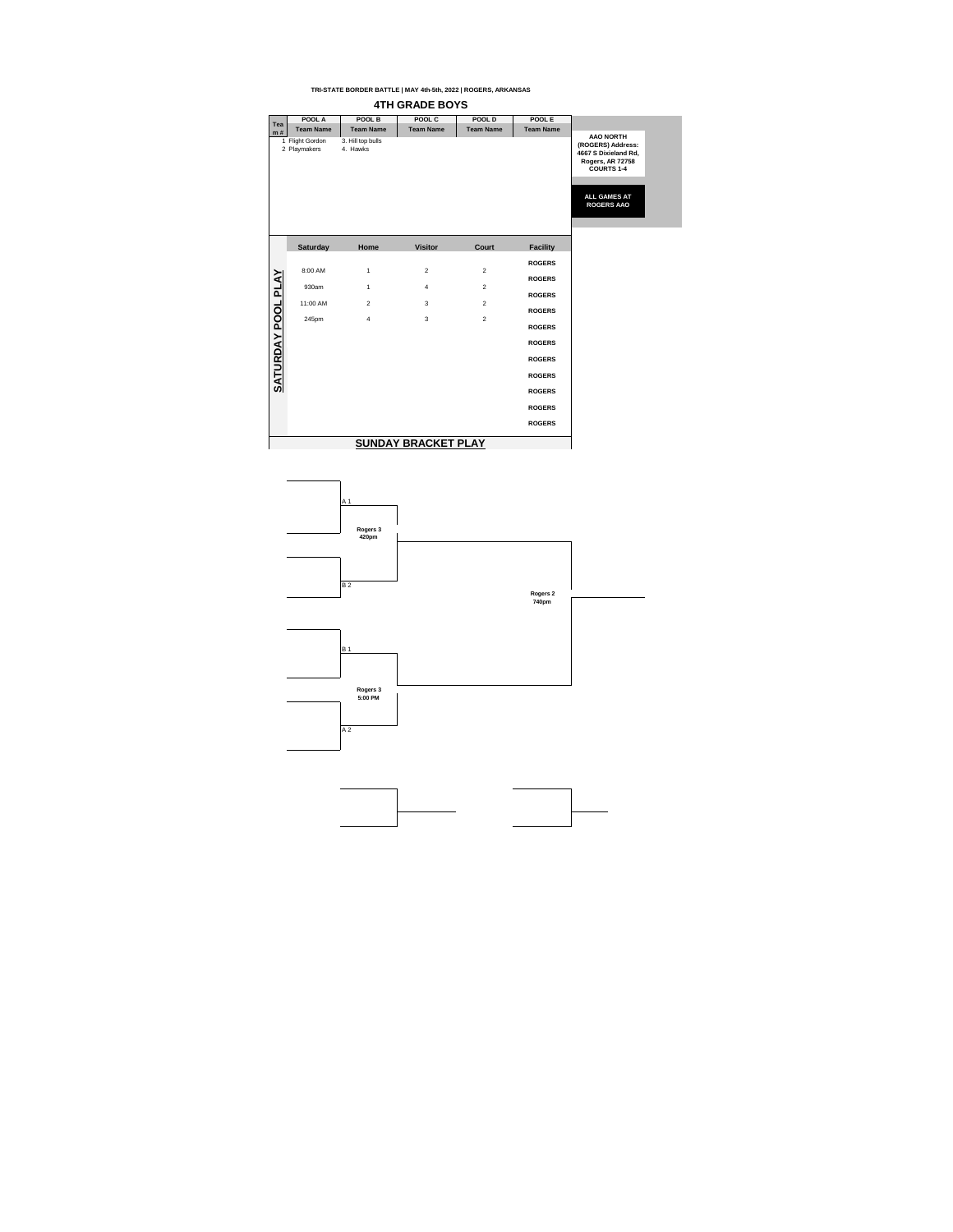**TRI-STATE BORDER BATTLE | MAY 4th-5th, 2022 | ROGERS, ARKANSAS 5TH GRADE GIRLS**

| Tea                | POOL A                   | POOL B                     | POOL C                     | POOL D           | POOL E           |                                                                                                                               |
|--------------------|--------------------------|----------------------------|----------------------------|------------------|------------------|-------------------------------------------------------------------------------------------------------------------------------|
| m#                 | <b>Team Name</b>         | <b>Team Name</b>           | <b>Team Name</b>           | <b>Team Name</b> | <b>Team Name</b> |                                                                                                                               |
|                    | 1 Banshees<br>2 A 1 Nets | 3. Berrvville<br>4. Mambas |                            |                  |                  | <b>AAO NORTH</b><br>(ROGERS) Address:<br>4667 S Dixieland Rd,<br><b>Rogers, AR 72758</b><br><b>COURTS 1-4</b><br>ALL GAMES AT |
|                    | Saturday                 | Home                       | <b>Visitor</b>             | Court            | <b>Facility</b>  | <b>ROGERS AAO</b>                                                                                                             |
|                    |                          |                            |                            |                  | <b>ROGERS</b>    |                                                                                                                               |
|                    | 8:00 AM                  | 1                          | $\overline{2}$             | $\mathbf{1}$     | <b>ROGERS</b>    |                                                                                                                               |
|                    | 930am                    | $\mathbf{1}$               | 3                          | $\mathbf{1}$     |                  |                                                                                                                               |
|                    | 11:00 AM                 | $\overline{4}$             | $\overline{a}$             | 3                | <b>ROGERS</b>    |                                                                                                                               |
|                    | 1230pm                   | $\overline{4}$             | 3                          | 1                | <b>ROGERS</b>    |                                                                                                                               |
|                    |                          |                            |                            |                  | <b>ROGERS</b>    |                                                                                                                               |
|                    |                          |                            |                            |                  | <b>ROGERS</b>    |                                                                                                                               |
|                    |                          |                            |                            |                  | <b>ROGERS</b>    |                                                                                                                               |
| SATURDAY POOL PLAY |                          |                            |                            |                  | <b>ROGERS</b>    |                                                                                                                               |
|                    |                          |                            |                            |                  | <b>ROGERS</b>    |                                                                                                                               |
|                    |                          |                            |                            |                  | <b>ROGERS</b>    |                                                                                                                               |
|                    |                          |                            |                            |                  | <b>ROGERS</b>    |                                                                                                                               |
|                    |                          |                            | <b>SUNDAY BRACKET PLAY</b> |                  |                  |                                                                                                                               |

A 1 **Rogers 2 420pm** B 2 **Rogers 1 7:00 PM**  $B$ **Rogers 2 540pm** A 2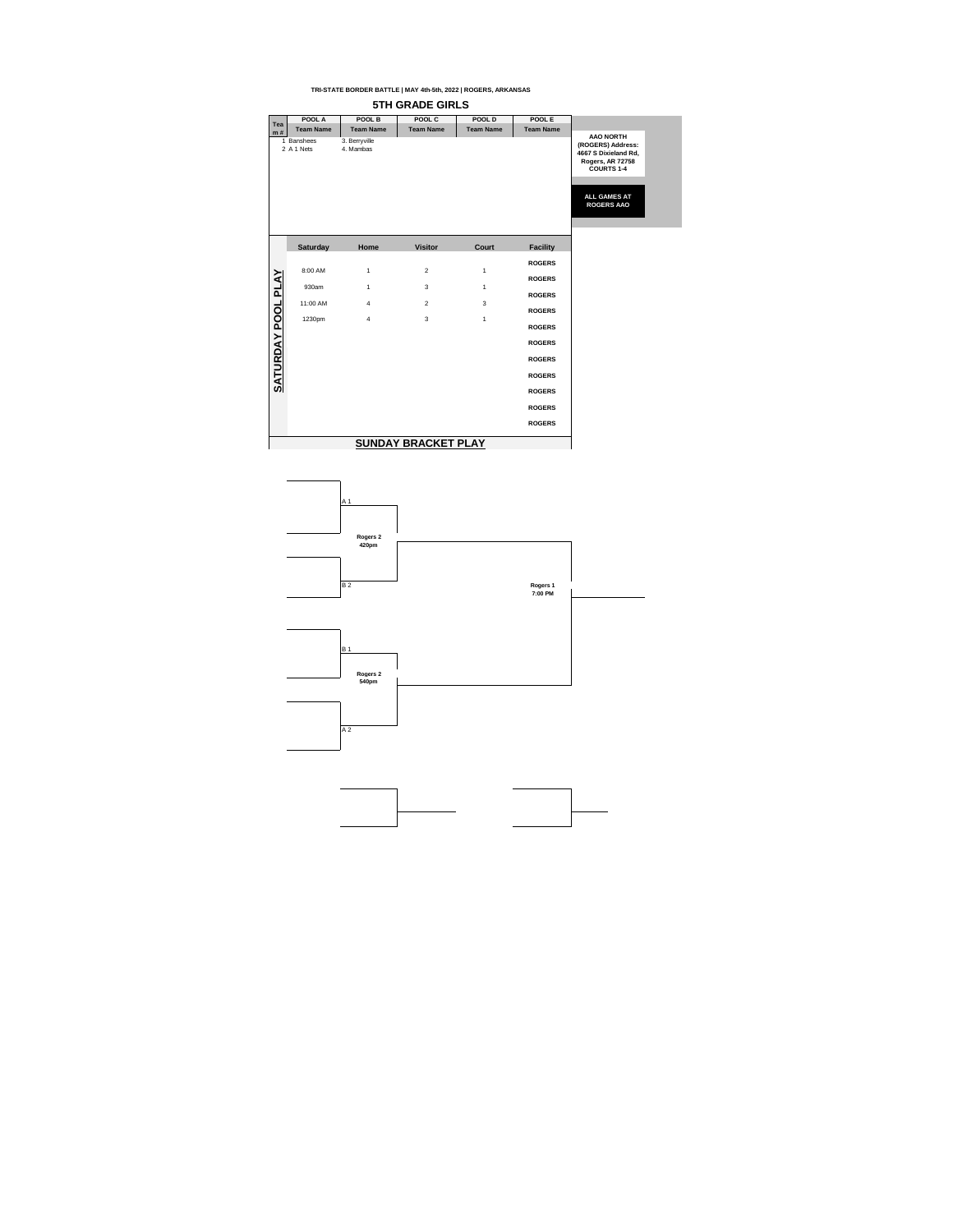**TRI-STATE BORDER BATTLE | MAY 4th-5th, 2022 | ROGERS, ARKANSAS 5TH GRADE BOYS**

| Tea                | POOL A                  | POOL B                               | POOL C                     | POOL D           | POOL E           |                                                                                                               |
|--------------------|-------------------------|--------------------------------------|----------------------------|------------------|------------------|---------------------------------------------------------------------------------------------------------------|
| m#                 | <b>Team Name</b>        | <b>Team Name</b>                     | <b>Team Name</b>           | <b>Team Name</b> | <b>Team Name</b> |                                                                                                               |
|                    | 1 Hawks<br>2 Plavmakers | 3. Hilltop Bulls<br>4. Cardinals sat |                            |                  |                  | <b>AAO NORTH</b><br>(ROGERS) Address:<br>4667 S Dixieland Rd,<br><b>Rogers, AR 72758</b><br><b>COURTS 1-4</b> |
|                    |                         |                                      |                            |                  |                  | ALL GAMES AT<br><b>ROGERS AAO</b>                                                                             |
|                    | Saturday                | Home                                 | <b>Visitor</b>             | Court            | <b>Facility</b>  |                                                                                                               |
|                    |                         |                                      |                            |                  | <b>ROGERS</b>    |                                                                                                               |
|                    | 8:00 AM                 | 1                                    | $\overline{2}$             | 3                | <b>ROGERS</b>    |                                                                                                               |
|                    | 845am                   | 3                                    | $\overline{4}$             | 3                |                  |                                                                                                               |
|                    | 930am                   | 1                                    | $\overline{4}$             | 3                | <b>ROGERS</b>    |                                                                                                               |
|                    |                         |                                      |                            |                  | <b>ROGERS</b>    |                                                                                                               |
| SATURDAY POOL PLAY | 2:00 PM                 | 3                                    | $\overline{2}$             | 3                | <b>ROGERS</b>    |                                                                                                               |
|                    |                         |                                      |                            |                  | <b>ROGERS</b>    |                                                                                                               |
|                    |                         |                                      |                            |                  | <b>ROGERS</b>    |                                                                                                               |
|                    |                         |                                      |                            |                  | <b>ROGERS</b>    |                                                                                                               |
|                    |                         |                                      |                            |                  | <b>ROGERS</b>    |                                                                                                               |
|                    |                         |                                      |                            |                  | <b>ROGERS</b>    |                                                                                                               |
|                    |                         |                                      |                            |                  | <b>ROGERS</b>    |                                                                                                               |
|                    |                         |                                      | <b>SUNDAY BRACKET PLAY</b> |                  |                  |                                                                                                               |



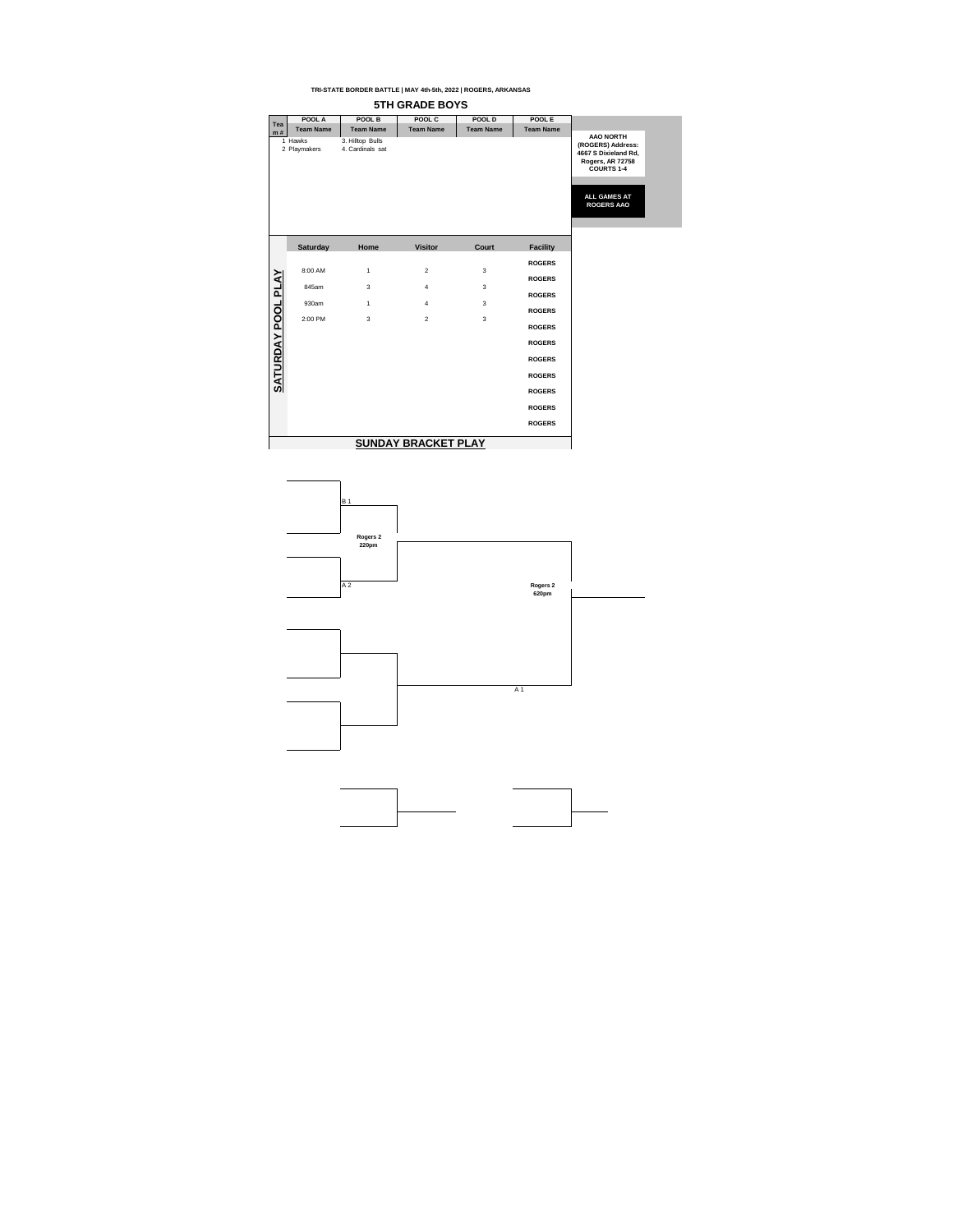|                    |                                                       |                  | TRI-STATE BORDER BATTLE   MAY 4th-5th, 2022   ROGERS, ARKANSAS<br><b>6TH GRADE BOYS</b> |                  |                  |                                                                                                                                                    |
|--------------------|-------------------------------------------------------|------------------|-----------------------------------------------------------------------------------------|------------------|------------------|----------------------------------------------------------------------------------------------------------------------------------------------------|
| Tea                | POOL A                                                | POOL B           | POOL C                                                                                  | POOL D           | POOL E           |                                                                                                                                                    |
| m#                 | <b>Team Name</b>                                      | <b>Team Name</b> | <b>Team Name</b>                                                                        | <b>Team Name</b> | <b>Team Name</b> |                                                                                                                                                    |
|                    | 1 479 T-wolves red 3. Playmakers<br>2 Flight Anderson | 4. Flight combs  | 5.479 T-wolves<br>blue<br>6. Team arkansas                                              |                  |                  | <b>AAO NORTH</b><br>(ROGERS) Address:<br>4667 S Dixieland Rd,<br><b>Rogers, AR 72758</b><br><b>COURTS 1-4</b><br>ALL GAMES AT<br><b>ROGERS AAO</b> |
|                    | Saturday                                              | Home             | <b>Visitor</b>                                                                          | Court            | <b>Facility</b>  |                                                                                                                                                    |
|                    |                                                       |                  |                                                                                         |                  | <b>ROGERS</b>    |                                                                                                                                                    |
|                    |                                                       |                  |                                                                                         |                  | <b>ROGERS</b>    |                                                                                                                                                    |
|                    |                                                       |                  |                                                                                         |                  | <b>ROGERS</b>    |                                                                                                                                                    |
|                    | 715pm                                                 | 6                | 5                                                                                       | $\overline{2}$   | <b>ROGERS</b>    |                                                                                                                                                    |
|                    | 8:00 PM                                               | $\mathbf{1}$     | $\overline{a}$                                                                          | $\mathbf{1}$     | <b>ROGERS</b>    |                                                                                                                                                    |
| SATURDAY POOL PLAY | 8:00 PM                                               | 3                | $\overline{\mathbf{4}}$                                                                 | $\overline{2}$   | <b>ROGERS</b>    |                                                                                                                                                    |
|                    | 930pm                                                 | 5                | $\overline{4}$                                                                          | $\overline{2}$   | <b>ROGERS</b>    |                                                                                                                                                    |
|                    | 930pm                                                 | $\mathbf{1}$     | 3                                                                                       | $\mathbf{1}$     | <b>ROGERS</b>    |                                                                                                                                                    |
|                    | 930pm                                                 | $\overline{2}$   | 6                                                                                       | 3                | <b>ROGERS</b>    |                                                                                                                                                    |
|                    |                                                       |                  |                                                                                         |                  | <b>ROGERS</b>    |                                                                                                                                                    |
|                    |                                                       |                  |                                                                                         |                  | <b>ROGERS</b>    |                                                                                                                                                    |
|                    |                                                       |                  | <b>SUNDAY BRACKET PLAY</b>                                                              |                  |                  |                                                                                                                                                    |

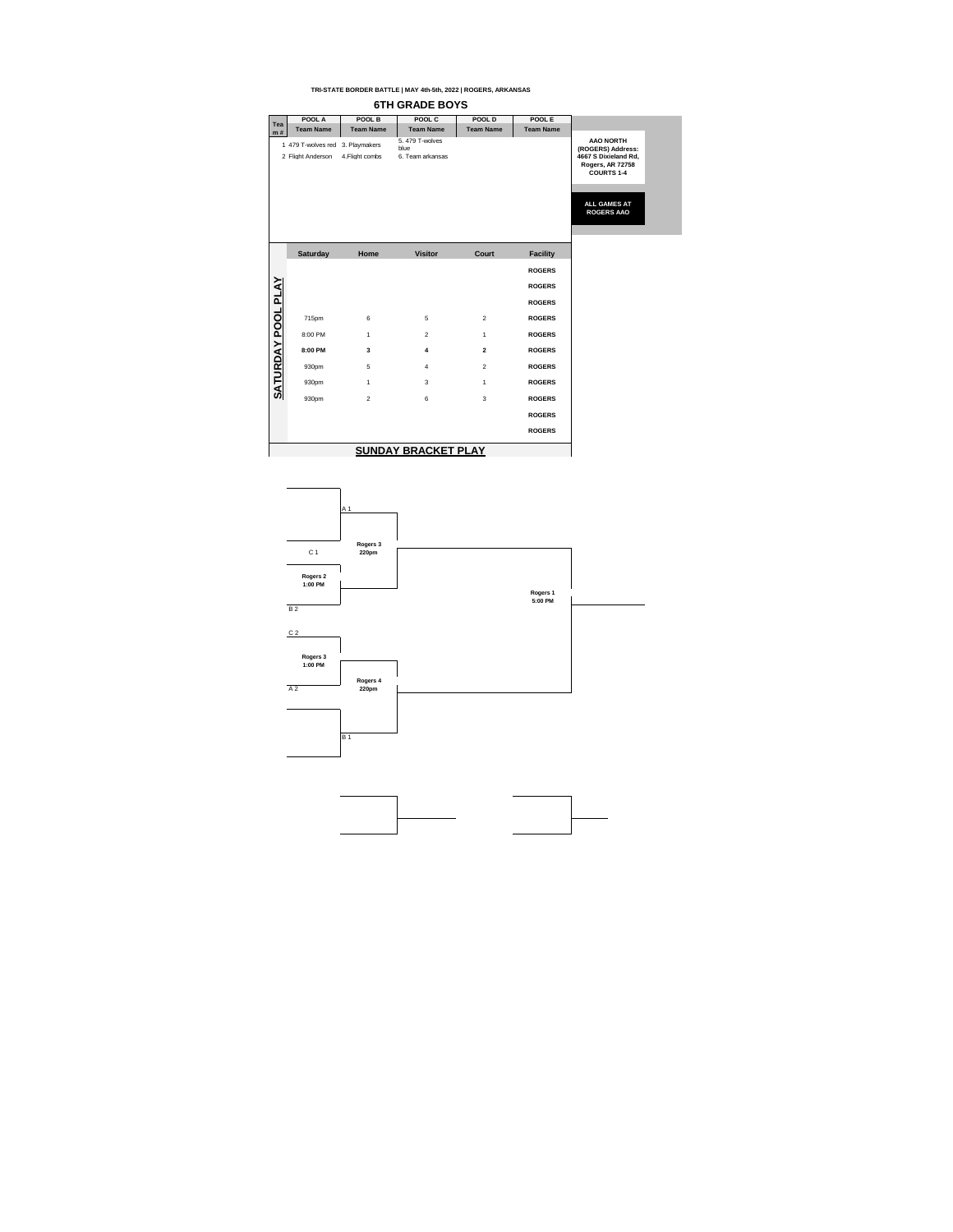**TRI-STATE BORDER BATTLE | MAY 4th-5th, 2022 | ROGERS, ARKANSAS 6TH GRADE GIRLS**

| Tea                | POOL A                  | POOL B                     | POOL C                     | POOL D           | POOL E           |                                                                                                               |
|--------------------|-------------------------|----------------------------|----------------------------|------------------|------------------|---------------------------------------------------------------------------------------------------------------|
| m#                 | <b>Team Name</b>        | <b>Team Name</b>           | <b>Team Name</b>           | <b>Team Name</b> | <b>Team Name</b> |                                                                                                               |
|                    | 1 Shockers<br>2 Apaches | 3. Banches<br>4. NWa Elite |                            |                  |                  | <b>AAO NORTH</b><br>(ROGERS) Address:<br>4667 S Dixieland Rd,<br><b>Rogers, AR 72758</b><br><b>COURTS 1-4</b> |
|                    |                         |                            |                            |                  |                  | ALL GAMES AT<br><b>ROGERS AAO</b>                                                                             |
|                    | Saturday                | Home                       | <b>Visitor</b>             | Court            | <b>Facility</b>  |                                                                                                               |
|                    |                         |                            |                            |                  | <b>ROGERS</b>    |                                                                                                               |
|                    | 845am                   | 3                          | $\overline{4}$             | $\mathbf{1}$     | <b>ROGERS</b>    |                                                                                                               |
|                    | 1015am                  | $\mathbf{1}$               | $\overline{2}$             | $\mathbf{1}$     | <b>ROGERS</b>    |                                                                                                               |
|                    | 1145am                  | $\mathbf{1}$               | 3                          | 3                |                  |                                                                                                               |
|                    | 115pm                   | $\boldsymbol{2}$           | $\overline{4}$             | 3                | <b>ROGERS</b>    |                                                                                                               |
|                    |                         |                            |                            |                  | <b>ROGERS</b>    |                                                                                                               |
|                    |                         |                            |                            |                  | <b>ROGERS</b>    |                                                                                                               |
|                    |                         |                            |                            |                  | <b>ROGERS</b>    |                                                                                                               |
| SATURDAY POOL PLAY |                         |                            |                            |                  | <b>ROGERS</b>    |                                                                                                               |
|                    |                         |                            |                            |                  | <b>ROGERS</b>    |                                                                                                               |
|                    |                         |                            |                            |                  | <b>ROGERS</b>    |                                                                                                               |
|                    |                         |                            |                            |                  | <b>ROGERS</b>    |                                                                                                               |
|                    |                         |                            | <b>SUNDAY BRACKET PLAY</b> |                  |                  |                                                                                                               |

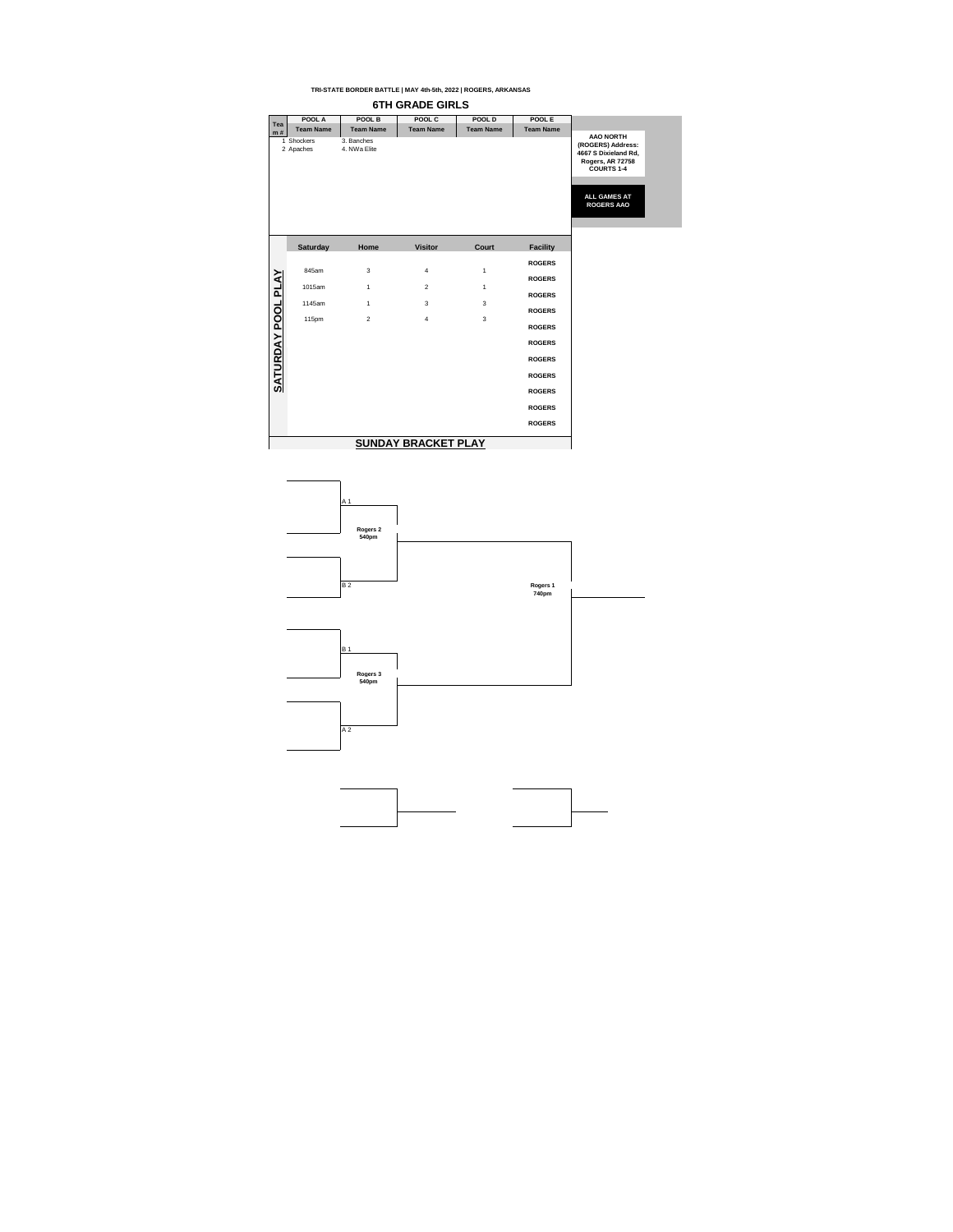|                           |                            |                                       | TRI-STATE BORDER BATTLE   MAY 4th-5th, 2022   ROGERS, ARKANSAS<br><b>7TH GRADE BOYS</b> |                            |                            |                                                                                                                                                    |
|---------------------------|----------------------------|---------------------------------------|-----------------------------------------------------------------------------------------|----------------------------|----------------------------|----------------------------------------------------------------------------------------------------------------------------------------------------|
|                           |                            |                                       |                                                                                         |                            |                            |                                                                                                                                                    |
| Tea<br>m#                 | POOL A<br><b>Team Name</b> | POOL B<br><b>Team Name</b>            | POOL C<br><b>Team Name</b>                                                              | POOL D<br><b>Team Name</b> | POOL E<br><b>Team Name</b> |                                                                                                                                                    |
|                           | 1 Tribe<br>2 Playmakers    | 3. PWP 2027<br>4. Blazers<br>Anderson | 5. Cherokee heat<br>sat                                                                 |                            |                            | <b>AAO NORTH</b><br>(ROGERS) Address:<br>4667 S Dixieland Rd,<br><b>Rogers, AR 72758</b><br><b>COURTS 1-4</b><br>ALL GAMES AT<br><b>ROGERS AAO</b> |
|                           | Saturday                   | Home                                  | <b>Visitor</b>                                                                          | Court                      | <b>Facility</b>            |                                                                                                                                                    |
|                           | 545pm                      | $\overline{4}$                        | 5                                                                                       | 1                          | <b>ROGERS</b>              |                                                                                                                                                    |
|                           | 715pm                      | $\mathbf{1}$                          | 5                                                                                       | 3                          | <b>ROGERS</b>              |                                                                                                                                                    |
| <b>SATURDAY POOL PLAY</b> | 715pm                      | $\mathbf{3}$                          | $\overline{2}$                                                                          | $\overline{4}$             | <b>ROGERS</b>              |                                                                                                                                                    |
|                           | 845pm                      | $\mathbf{1}$                          | $\overline{a}$                                                                          | 3                          | <b>ROGERS</b>              |                                                                                                                                                    |
|                           | 845pm                      | 3                                     | 4                                                                                       | 4                          | <b>ROGERS</b>              |                                                                                                                                                    |
|                           |                            |                                       |                                                                                         |                            | <b>ROGERS</b>              |                                                                                                                                                    |
|                           |                            |                                       |                                                                                         |                            | <b>ROGERS</b>              |                                                                                                                                                    |
|                           |                            |                                       |                                                                                         |                            | <b>ROGERS</b>              |                                                                                                                                                    |
|                           |                            |                                       |                                                                                         |                            | <b>ROGERS</b>              |                                                                                                                                                    |
|                           |                            |                                       |                                                                                         |                            | <b>ROGERS</b>              |                                                                                                                                                    |
|                           |                            |                                       |                                                                                         |                            | <b>ROGERS</b>              |                                                                                                                                                    |
|                           |                            |                                       | <b>SUNDAY BRACKET PLAY</b>                                                              |                            |                            |                                                                                                                                                    |

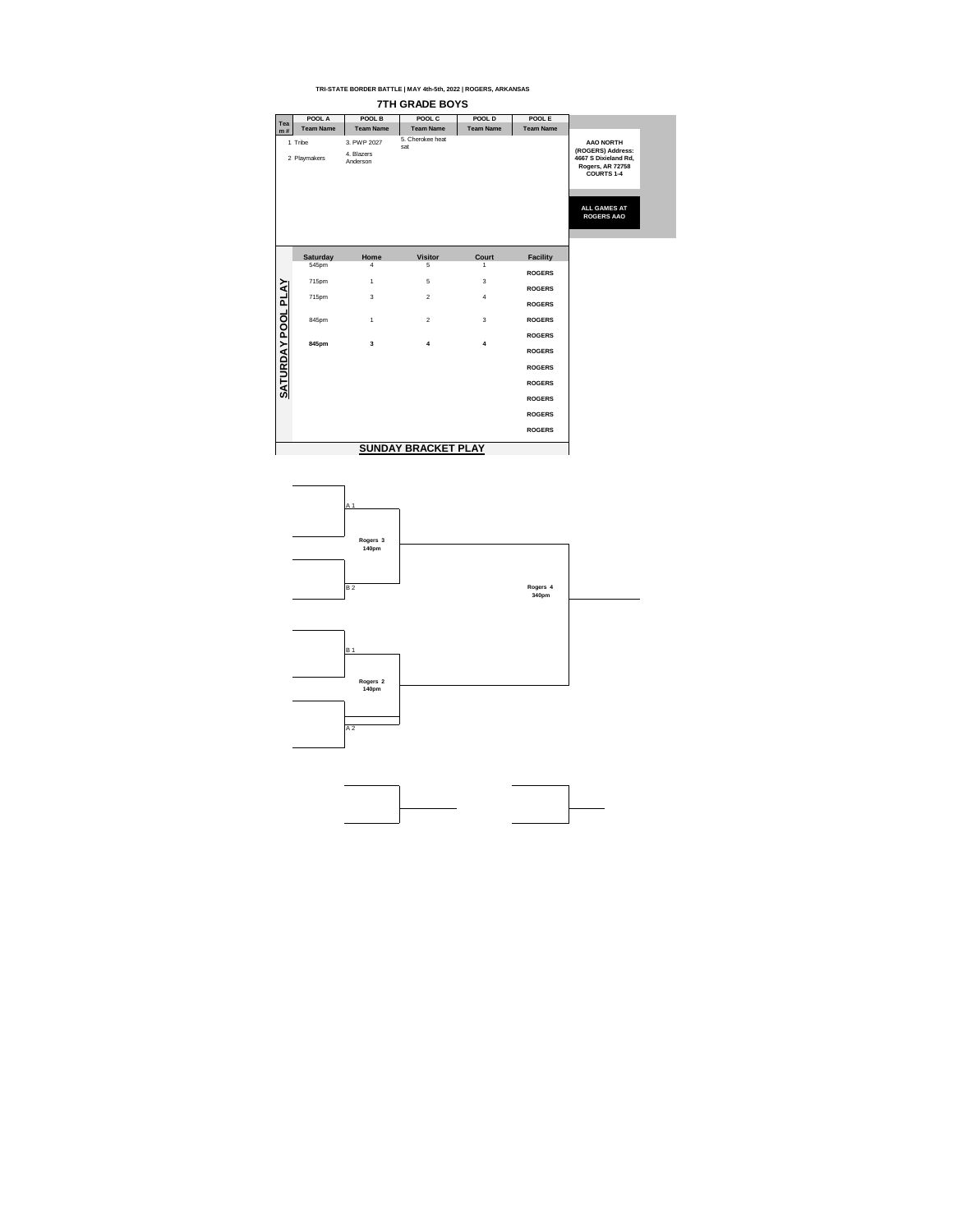**8TH GRADE BOYS Team Name Team Name POOL A POOL B POOL C POOL D POOL E Team Name Team Name Team Name Tea m #** Team arkansas<br>03 1 **AAO NORTH (ROGERS) Address: 4667 S Dixieland Rd, Rogers, AR 72758 COURTS 1-4** <sup>03</sup> 3. NXT 2. SSBA sat <sup>5</sup> Be elite 4. 479 T-wolves blue sat **ALL GAMES AT ROGERS AAO Saturday Home Visitor Court FacilityROGERS** 245pm 3 4 3 **SATURDAY POOL PLAY SATURDAY POOL PLAY ROGERS** 415pm 3 2 3 **ROGERS** 806ERS<br>1 2 3 ROGERS<br>4 5 3 545pm 1 5 3 8:45 PM 4 5 3 **ROGERS ROGERS ROGERS ROGERS ROGERS ROGERS ROGERS SUNDAY BRACKET PLAY**

**TRI-STATE BORDER BATTLE | MAY 4th-5th, 2022 | ROGERS, ARKANSAS**

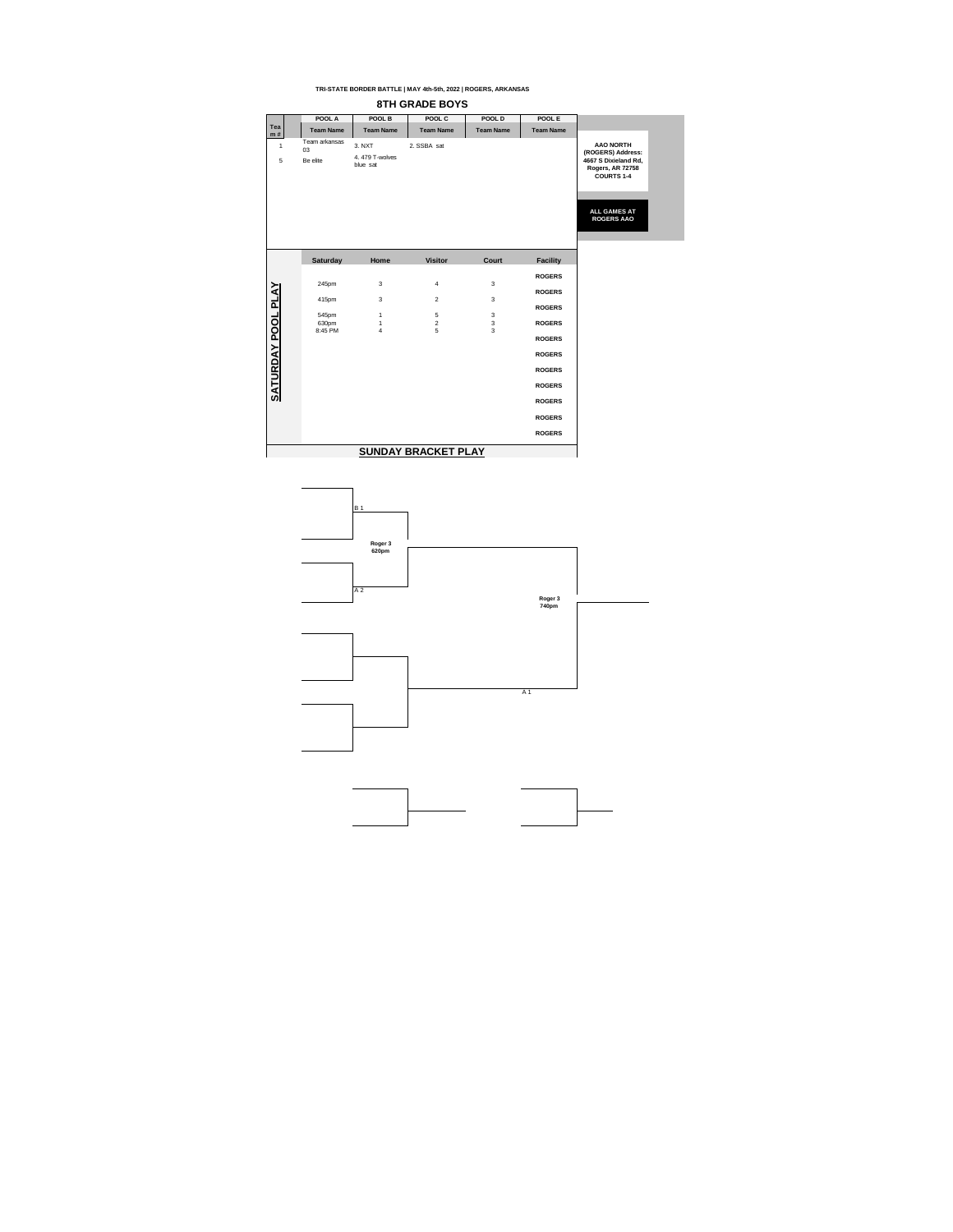

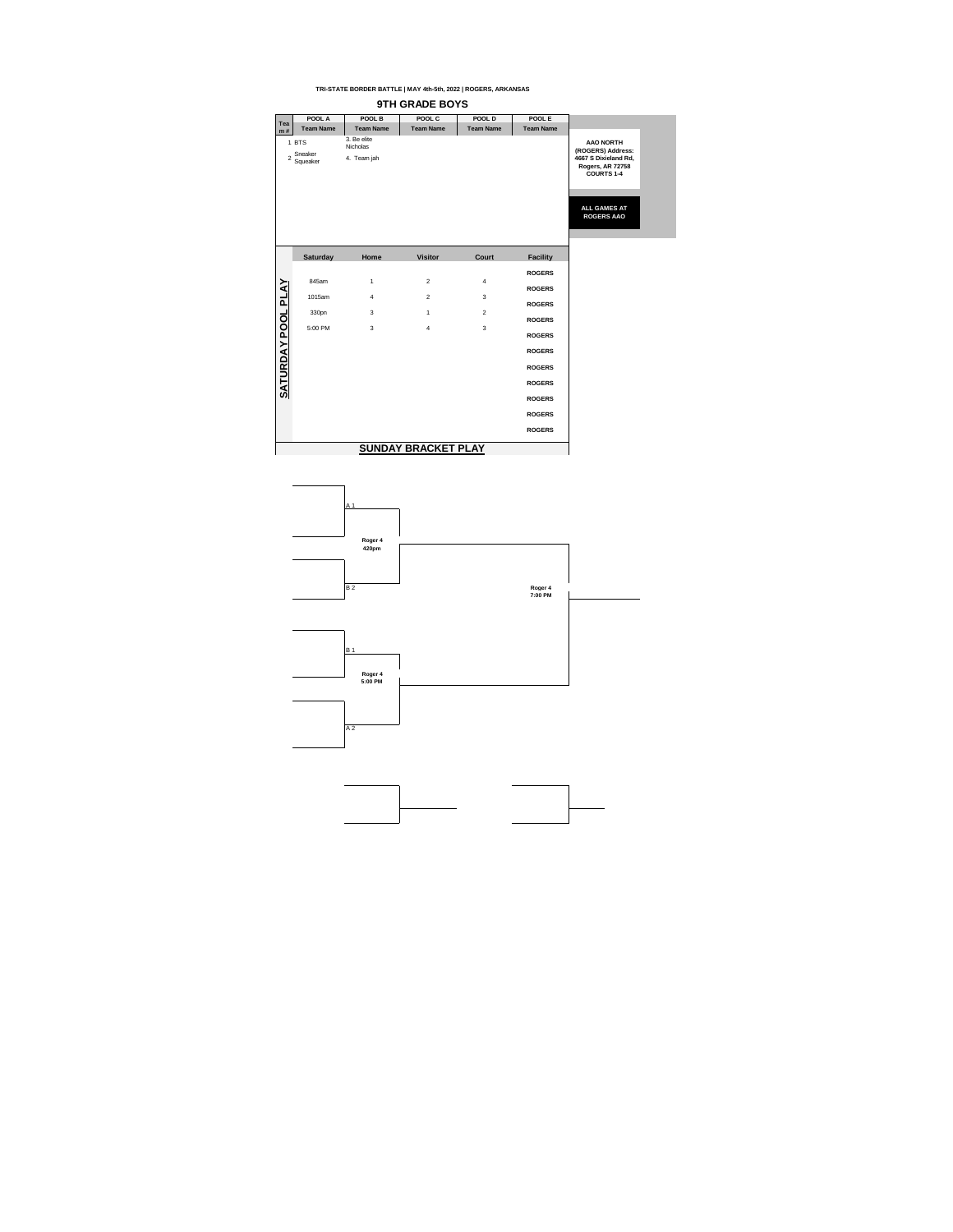**TRI-STATE BORDER BATTLE | MAY 4th-5th, 2022 | ROGERS, ARKANSAS 10TH GRADE BOYS**

|                    |                                                   |                                                 | IVIN UNAVE DUTJ            |                  |                  |
|--------------------|---------------------------------------------------|-------------------------------------------------|----------------------------|------------------|------------------|
| Tea                | POOL A                                            | POOL B                                          | POOL C                     | POOL D           | POOL E           |
| m#                 | <b>Team Name</b>                                  | <b>Team Name</b>                                | <b>Team Name</b>           | <b>Team Name</b> | <b>Team Name</b> |
|                    | 1 Blazers sat<br>2 Team arkansas<br>3 Rim reapers | 4. Rv Hawgs<br>5. Alpha elite<br>6.479 T Wolves |                            |                  |                  |
|                    | Saturday                                          | Home                                            | <b>Visitor</b>             | Court            | <b>Facility</b>  |
|                    |                                                   |                                                 |                            |                  | <b>ROGERS</b>    |
|                    | 8:00 AM                                           | 5                                               | 6                          | 4                | <b>ROGERS</b>    |
|                    | 930am                                             | $\overline{4}$                                  | 6                          | 4                | <b>ROGERS</b>    |
|                    | 1230pm                                            | $\overline{4}$                                  | 5                          | 3                |                  |
|                    | 630pm                                             | 1                                               | 3                          | 4                | <b>ROGERS</b>    |
|                    | 8:00 PM                                           | 1                                               | $\overline{2}$             | $\overline{2}$   | <b>ROGERS</b>    |
|                    | 930pm                                             | 3                                               | $\overline{2}$             | 4                | <b>ROGERS</b>    |
|                    |                                                   |                                                 |                            |                  | <b>ROGERS</b>    |
| SATURDAY POOL PLAY |                                                   |                                                 |                            |                  | <b>ROGERS</b>    |
|                    |                                                   |                                                 |                            |                  | <b>ROGERS</b>    |
|                    |                                                   |                                                 |                            |                  | <b>ROGERS</b>    |
|                    |                                                   |                                                 |                            |                  | <b>ROGERS</b>    |
|                    |                                                   |                                                 | <b>SUNDAY BRACKET PLAY</b> |                  |                  |

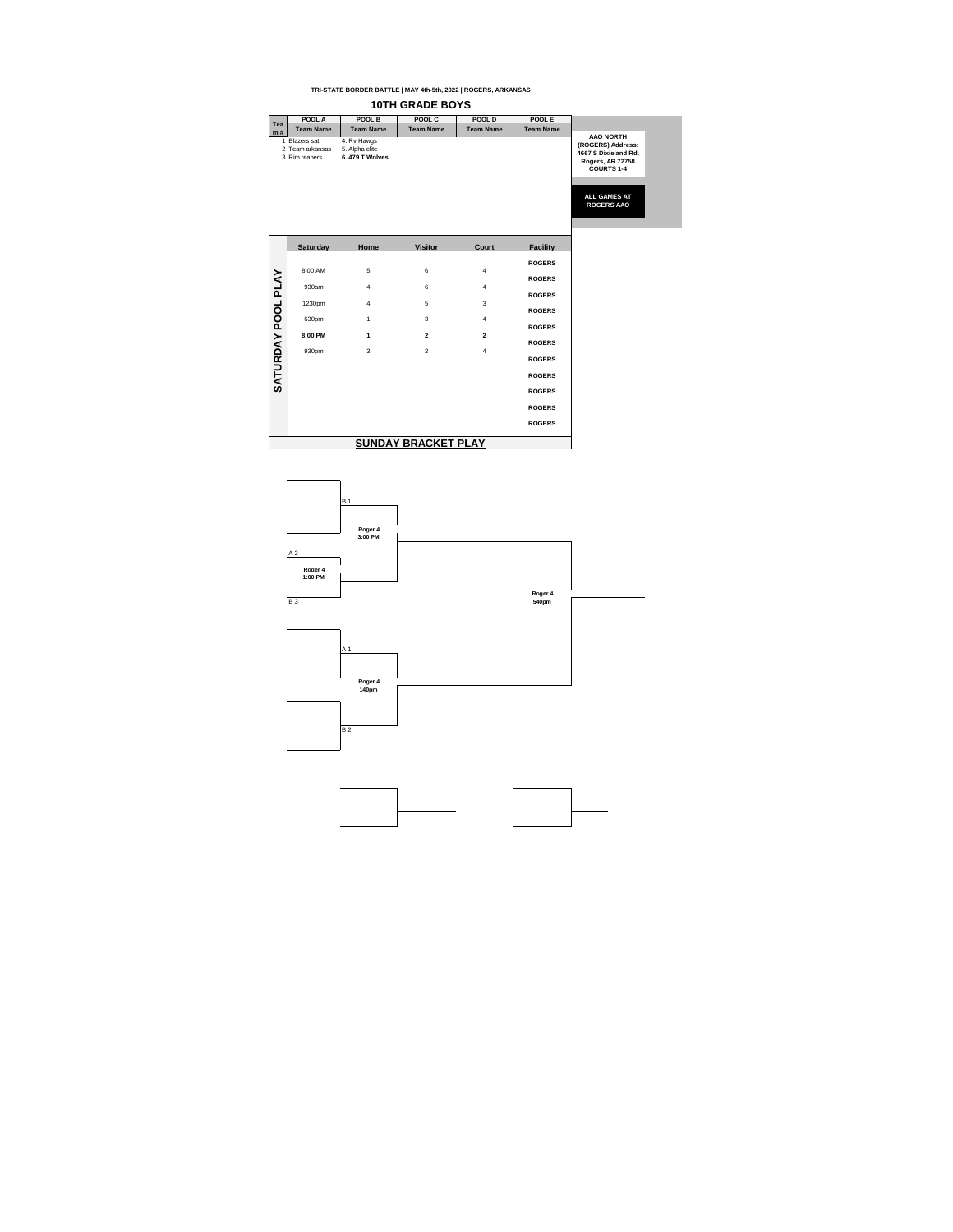## **TRI-STATE BORDER BATTLE | MAY 4th-5th, 2022 | ROGERS, ARKANSAS HIGH SCHOOL BOYS**

|                           |                           | .                | ---                                                   |                  |                  |
|---------------------------|---------------------------|------------------|-------------------------------------------------------|------------------|------------------|
| Tea                       | POOL A                    | POOL B           | POOL C                                                | POOL D           | POOL E           |
| m#                        | <b>Team Name</b>          | <b>Team Name</b> | <b>Team Name</b>                                      | <b>Team Name</b> | <b>Team Name</b> |
|                           | 1 Maverick's<br>2 Apaches | 3. Ar Patriots   | 5, 918 Hoops<br>4. Rainmakers sat 6. Be elite Bingham |                  |                  |
|                           |                           |                  |                                                       |                  |                  |
|                           | Saturday                  | Home             | <b>Visitor</b>                                        | Court            | <b>Facility</b>  |
|                           |                           |                  |                                                       |                  | <b>ROGERS</b>    |
|                           | 1145am                    | 1                | $\overline{4}$                                        | 1                | <b>ROGERS</b>    |
|                           | 115pm                     | 1                | 3                                                     | $\mathbf{1}$     |                  |
|                           | 115pm                     | 4                | 5                                                     | $\overline{4}$   | <b>ROGERS</b>    |
|                           | 245pm                     | 1                | $\overline{2}$                                        | $\mathbf{1}$     | <b>ROGERS</b>    |
|                           |                           |                  |                                                       |                  | <b>ROGERS</b>    |
|                           | 415pm                     | 5                | 6                                                     | 4                | <b>ROGERS</b>    |
| <b>SATURDAY POOL PLAY</b> | 545pm                     | 3                | $\overline{2}$                                        | 4                |                  |
|                           | 845pm                     | 6                | $\overline{2}$                                        | 4                | <b>ROGERS</b>    |
|                           |                           |                  |                                                       |                  | <b>ROGERS</b>    |
|                           |                           |                  |                                                       |                  | <b>ROGERS</b>    |
|                           |                           |                  |                                                       |                  | <b>ROGERS</b>    |
|                           |                           |                  |                                                       |                  | <b>ROGERS</b>    |
|                           |                           |                  | <b>SUNDAY BRACKET PLAY</b>                            |                  |                  |